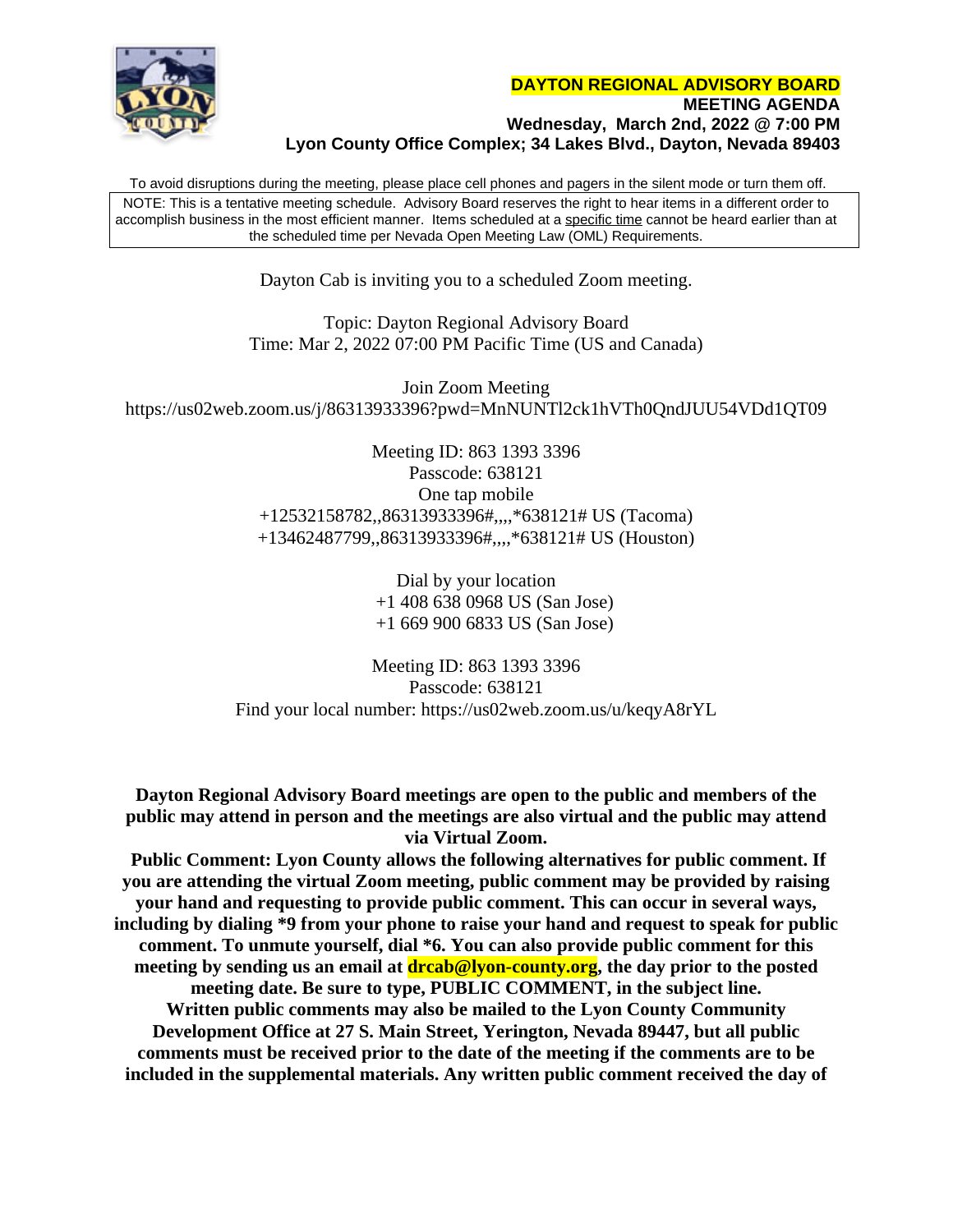## **DAYTON REGIONAL ADVISORY BOARD MEETING AGENDA March 2nd, 2022, @ 7:00 PM**

**the meeting will be compiled and added as supplemental materials to the County's website and distributed to the Planning Commission within 24 hours after the meeting. Members of the Public may attend the meeting in person at the Lyon County Office Complex, 34 Lakes Blvd, Dayton, Nevada.**

## **7:00 pm – Call To Order - Pledge of Allegiance 1. Roll Call/Determination of Quorum**

- **2. Public participation:** Limited to items not on the agenda and within the jurisdiction of this board. Citizens wishing to speak during public participation are asked to state their name for the record and will be limited to 3 minutes. However, the Board reserves the right to reduce or extend this 3 minute time limit, as well as limit the total time for public participation. Public participation may be returned to at any time during the agenda. The same applies to public comment on each agenda item. No action will be taken until an item is properly placed on the agenda. Restrictions on comments by the general public: Any such restrictions must be reasonable and may restrict the time, place and manner of comments, but not restrict comments based upon viewpoint.
- **3. For Possible Action:** Review and adoption of agenda for the meeting of March 2nd, 2022
- **4. For Possible Action:** Approval of minutes from meeting of February 2nd, 2021.
- **5. Special Presentation:** Lyon County Human Services Shayla Holmes

## **6. Reports by County Staff and Community Organizations**

Limited to 5-minutes per report by representative--lengthy reports or controversial topics should be provided to the chairperson one week prior to the meeting and added to this agenda. Chair contact Gina Lee (775) 720-6994 or at [DRCAB@lyon-county.org.](mailto:DRCAB@lyon-county.org)

- **Board of Commissioners:** (reports limited to prior 2 meetings plus upcoming events) per OML
- **County Manager Report:**
- **Sheriff's Dept:**
- **Fire Dept:**
- **Planning Department:**
- **Utilities:**
- **Parks and Recreation:**
- **Chamber of Commerce:**
- **Historical Society of Dayton Valley:**
- **Dayton Schools Report:**
- **7. For Possible Action:** For Possible Action Lyon County Master Plan Amendment Request for a Master Plan Amendment to change the land use designation on Dayton land use map from Suburban Residential to Public/Quasi-Public for three (3) parcels totaling approximately 102.71 acres generally located 600 Dayton Valley Road (APNs 016-351-16; 016-351-17; and 016-361-60) PLZ-2021-104.
- **8. For Possible Action:** Review of correspondence/email and/or faxes received by the Board.